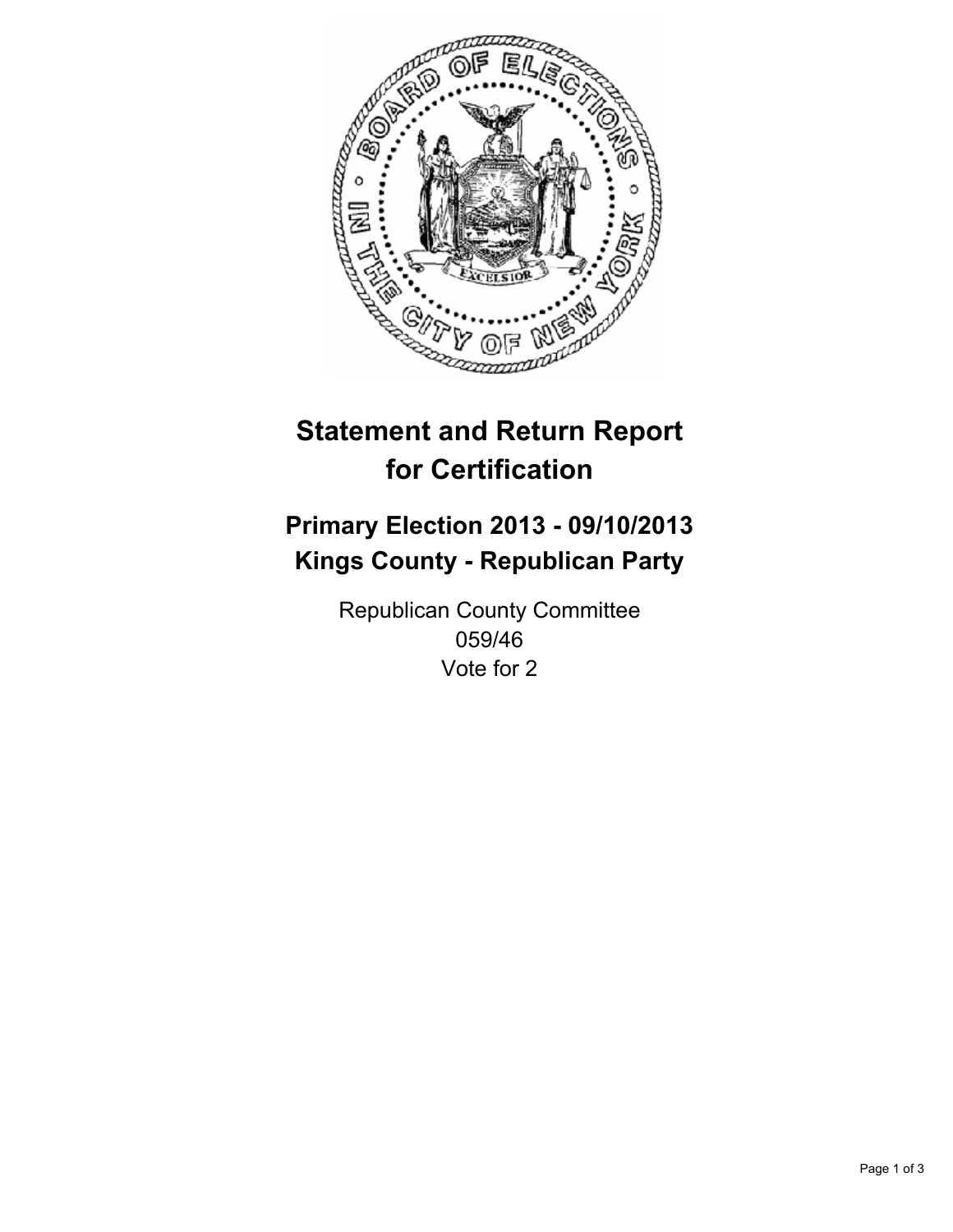

## **Assembly District 46**

| <b>EMERGENCY</b>       | 0        |
|------------------------|----------|
| ABSENTEE/MILITARY      | 3        |
| <b>FEDERAL</b>         | 0        |
| SPECIAL PRESIDENTIAL   | $\Omega$ |
| AFFIDAVIT              | 0        |
| RAYMOND J. RILEY III   | 14       |
| LILLIAN E. CARUCCI     | 9        |
| DOMENIC CASTORE        | 10       |
| <b>COLLEEN PASSMAN</b> | 6        |
| <b>Total Votes</b>     | 39       |